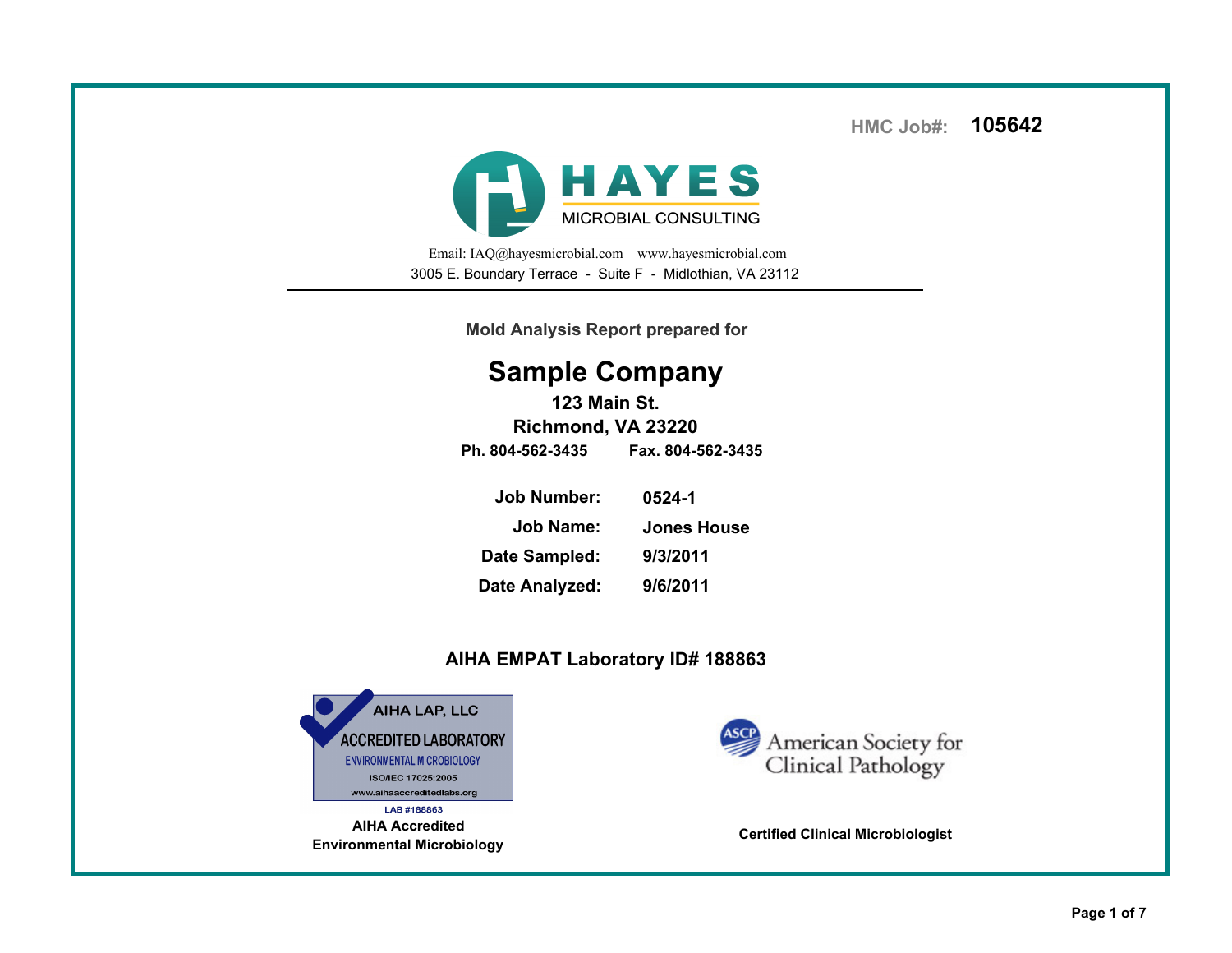

 **Spore Trap Analysis**

Ph. 804.562.3435 Fax. 804-562-3435Midlothain, VA 23112

**HMC#105642SOP #HMC101**

| Customer<br><b>Sample Company</b><br>123 Main St.<br>Job Name:<br>Richmond, VA 23220<br>Ph. 804-562-34 Fax. 804-562-3435 |                | 0524-1<br>Job Number:<br><b>Jones House</b> |                        |                 |                                  |                        | <b>Steve Hayes</b><br>Collected by:<br>steve@hayesmicrobial.com<br>Email:<br>Date Collected:<br>9/3/2011<br>9/6/2011<br>Date Received:<br>9/6/2011<br>Date Reported: |                                       |                        |              |                          |                       |
|--------------------------------------------------------------------------------------------------------------------------|----------------|---------------------------------------------|------------------------|-----------------|----------------------------------|------------------------|----------------------------------------------------------------------------------------------------------------------------------------------------------------------|---------------------------------------|------------------------|--------------|--------------------------|-----------------------|
| <b>HMC ID Number</b>                                                                                                     |                | $HMC# - 1$                                  |                        | $HMC# - 2$      |                                  |                        | $HMC# - 3$                                                                                                                                                           |                                       |                        |              |                          |                       |
| Sample ID#                                                                                                               |                | $ST-1$                                      |                        | $ST-2$          |                                  |                        | $ST-3$                                                                                                                                                               |                                       |                        |              |                          |                       |
| <b>Sample Name</b>                                                                                                       |                | <b>Exterior</b>                             |                        |                 | <b>First Floor</b>               |                        | <b>Second Floor</b>                                                                                                                                                  |                                       |                        |              |                          |                       |
| <b>Sample Volume</b>                                                                                                     |                | 75<br><b>Liters</b>                         |                        |                 | 75<br><b>Liters</b>              |                        |                                                                                                                                                                      | 75                                    | <b>Liters</b>          |              | <b>Liters</b>            |                       |
| <b>Limit of Detection</b>                                                                                                |                | $\overline{13}$                             | $s$ pores/ $M^3$       |                 | $\overline{13}$                  | spores/M <sup>3</sup>  |                                                                                                                                                                      | $\overline{13}$                       | spores/ $M^3$          |              |                          | spores/M <sup>3</sup> |
| <b>Background</b>                                                                                                        |                | $\overline{1+}$                             |                        |                 | $\overline{1+}$                  |                        |                                                                                                                                                                      | $\overline{2}$                        |                        |              |                          |                       |
| <b>Fragments</b>                                                                                                         |                | $/M^3$<br>27                                |                        |                 | $/M^3$<br>13                     |                        |                                                                                                                                                                      | $/M^3$<br>27                          |                        |              | $/M^3$                   |                       |
| Organism                                                                                                                 | Raw<br>Count   | Count / M <sup>3</sup>                      | $%$ of<br><b>Total</b> | Raw<br>Count    | Count / M <sup>3</sup>           | $%$ of<br><b>Total</b> | Raw<br>Count                                                                                                                                                         | Count / M <sup>3</sup>                | $%$ of<br><b>Total</b> | Raw<br>Count | Count / M <sup>3</sup>   | $%$ of<br>Total       |
| <b>Alternaria</b>                                                                                                        | 4              | 53                                          | 0.56                   |                 |                                  |                        |                                                                                                                                                                      |                                       |                        |              |                          |                       |
| <b>Ascospores</b>                                                                                                        | 420            | 5600                                        | 58.5                   | 124             | 1653                             | 19.3                   | 172                                                                                                                                                                  | 2293                                  | 52.3                   |              |                          |                       |
| <b>Aspergillus/Penicillium</b>                                                                                           | 63             | 840                                         | 8.8                    | 420             | 5600                             | 65.3                   | $\overline{72}$                                                                                                                                                      | 960                                   | 21.9                   |              |                          |                       |
| <b>Basidiospores</b>                                                                                                     | 128            | 1707                                        | 17.8                   | 52              | 693                              | 8.1                    | 49                                                                                                                                                                   | 653                                   | 14.9                   |              |                          |                       |
| <b>Bipolaris/Drechslera</b>                                                                                              |                |                                             |                        |                 |                                  |                        |                                                                                                                                                                      |                                       |                        |              |                          |                       |
| Chaetomium                                                                                                               |                |                                             |                        | 3               | 40                               | 0.5                    |                                                                                                                                                                      |                                       |                        |              |                          |                       |
| Cladosporium                                                                                                             | 96             | 1280                                        | 13.4                   | $\overline{23}$ | 307                              | 3.6                    | 34                                                                                                                                                                   | 453                                   | 10.3                   |              |                          |                       |
| <b>Curvularia</b>                                                                                                        |                |                                             |                        |                 |                                  |                        |                                                                                                                                                                      |                                       |                        |              |                          |                       |
| <b>Epicoccum</b>                                                                                                         |                |                                             |                        |                 |                                  |                        |                                                                                                                                                                      |                                       |                        |              |                          |                       |
| <b>Fusarium</b>                                                                                                          |                |                                             |                        |                 |                                  |                        |                                                                                                                                                                      |                                       |                        |              |                          |                       |
| <b>Memnoniella</b>                                                                                                       |                |                                             |                        |                 |                                  |                        |                                                                                                                                                                      |                                       |                        |              |                          |                       |
| <b>Myxomycetes</b>                                                                                                       | $\overline{7}$ | 93                                          | 1.0                    |                 |                                  |                        | $\overline{\mathbf{2}}$                                                                                                                                              | 27                                    | 0.6                    |              |                          |                       |
| <b>Pithomyces</b>                                                                                                        |                |                                             |                        |                 |                                  |                        |                                                                                                                                                                      |                                       |                        |              |                          |                       |
| <b>Stachybotrys</b>                                                                                                      |                |                                             |                        |                 | 280                              | 3.3                    |                                                                                                                                                                      |                                       |                        |              |                          |                       |
| <b>Stemphylium</b>                                                                                                       |                |                                             |                        |                 |                                  |                        |                                                                                                                                                                      |                                       |                        |              |                          |                       |
| <b>Tetraploa</b>                                                                                                         |                |                                             |                        |                 |                                  |                        |                                                                                                                                                                      |                                       |                        |              |                          |                       |
| <b>Ulocladium</b>                                                                                                        |                |                                             |                        |                 |                                  |                        |                                                                                                                                                                      |                                       |                        |              |                          |                       |
| <b>Unidentifiable spore</b>                                                                                              |                |                                             |                        |                 |                                  |                        |                                                                                                                                                                      |                                       |                        |              |                          |                       |
|                                                                                                                          |                |                                             |                        |                 |                                  |                        |                                                                                                                                                                      |                                       |                        |              |                          |                       |
| <b>Total</b>                                                                                                             | 718            | 9573                                        |                        | 622             | 8573                             |                        | 329                                                                                                                                                                  | 4387                                  |                        |              |                          |                       |
| <b>Water Damage Indicators</b>                                                                                           |                | <b>Common Allergens</b>                     |                        |                 | Slightly Higher than Outside Air |                        |                                                                                                                                                                      | Significantly Higher than Outside Air |                        |              | <b>Ratio Abnormality</b> |                       |
| teation 11. Hoyca<br>Aulie Di<br>9/6/11<br><b>Reviewed by:</b><br>Signature:<br>Date:                                    |                |                                             |                        |                 |                                  |                        |                                                                                                                                                                      |                                       |                        |              |                          |                       |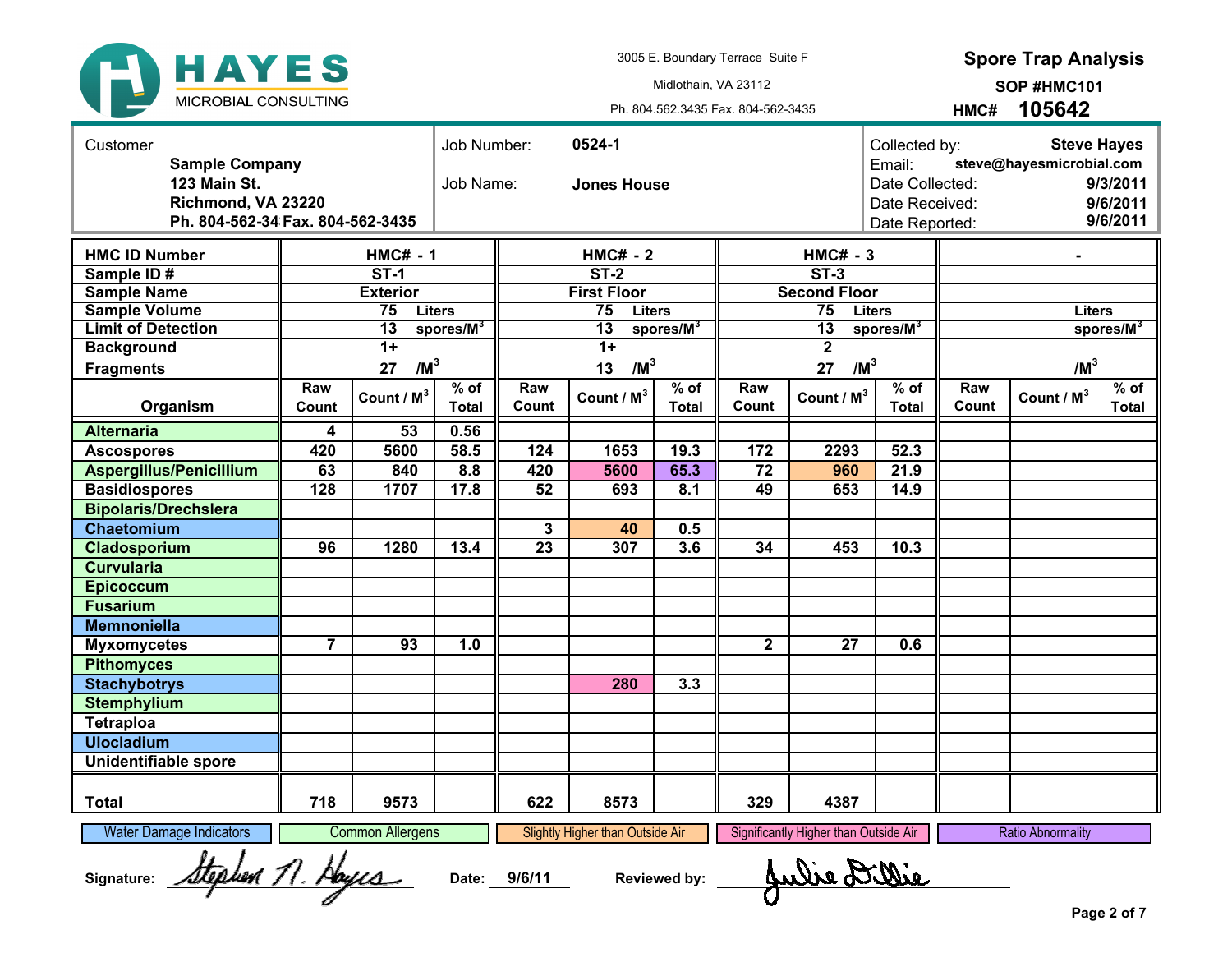

 3005 E. Boundary Terrace Suite FMidlothian, VA 23112

Ph. 804.562.3435 Fax. 804-562-3435

**Direct ID Analysis**

**HMC Report #105642**

| Customer                                     |                   | Job Number: 0524-1 |             | Collected by:                    | <b>Steve Hayes</b>                   |
|----------------------------------------------|-------------------|--------------------|-------------|----------------------------------|--------------------------------------|
| <b>Sample Company</b><br><b>123 Main St.</b> |                   | Job Name:          | Jones House | Email:<br>Date Collected:        | steve@hayesmicrobial.com<br>9/3/2011 |
| Richmond, VA 23220<br>Ph. 804-562-3435       | Fax. 804-562-3435 |                    |             | Date Received:<br>Date Reported: | 9/6/2011<br>9/6/2011                 |

| <b>HMC ID Number:</b> | $105642 - 4$          | <b>Sample Type:</b>      | <b>Bio-Tape</b> |                         |
|-----------------------|-----------------------|--------------------------|-----------------|-------------------------|
| Sample ID#:           | TL-1                  | <b>Sample Name:</b>      |                 | <b>Dining Room Wall</b> |
| Organism              | <b>Spore Estimate</b> | <b>Mycelial Estimate</b> |                 | <b>Notes</b>            |
| <b>Aspergillus</b>    | <b>Moderate</b>       | Few                      |                 |                         |
|                       |                       |                          |                 |                         |
|                       |                       |                          |                 |                         |
|                       |                       |                          |                 |                         |

| <b>HMC ID Number:</b> | $105642 - 5$          | <b>Sample Type:</b>      | <b>Bio-Tape</b> |                                 |
|-----------------------|-----------------------|--------------------------|-----------------|---------------------------------|
| Sample ID#:           | $TL-2$                | <b>Sample Name:</b>      |                 | <b>Behind Kitchen Baseboard</b> |
| Organism              | <b>Spore Estimate</b> | <b>Mycelial Estimate</b> |                 | <b>Notes</b>                    |
| Chaetomium            | <b>Heavy</b>          | Many                     |                 |                                 |
| <b>Stachybotrys</b>   | <b>Heavy</b>          | <b>Many</b>              |                 |                                 |
|                       |                       |                          |                 |                                 |
|                       |                       |                          |                 |                                 |

| <b>HMC ID Number:</b> | $105642 - 6$          | <b>Sample Type:</b>      | <b>Bio-Tape</b> |                        |
|-----------------------|-----------------------|--------------------------|-----------------|------------------------|
| Sample ID#:           | $TL-3$                | <b>Sample Name:</b>      |                 | <b>By Water Heater</b> |
| Organism              | <b>Spore Estimate</b> | <b>Mycelial Estimate</b> |                 | <b>Notes</b>           |
| Chaetomium            | <b>Moderate</b>       | Many                     |                 |                        |
| <b>Penicillium</b>    | Heavv                 | Many                     |                 |                        |
| <b>Stachybotrys</b>   | Heavv                 | Many                     |                 |                        |
|                       |                       |                          |                 |                        |

**Signature: Date: 9/6/2011**

Date: 9/6/2011 Reviewed by: Aulie Dillie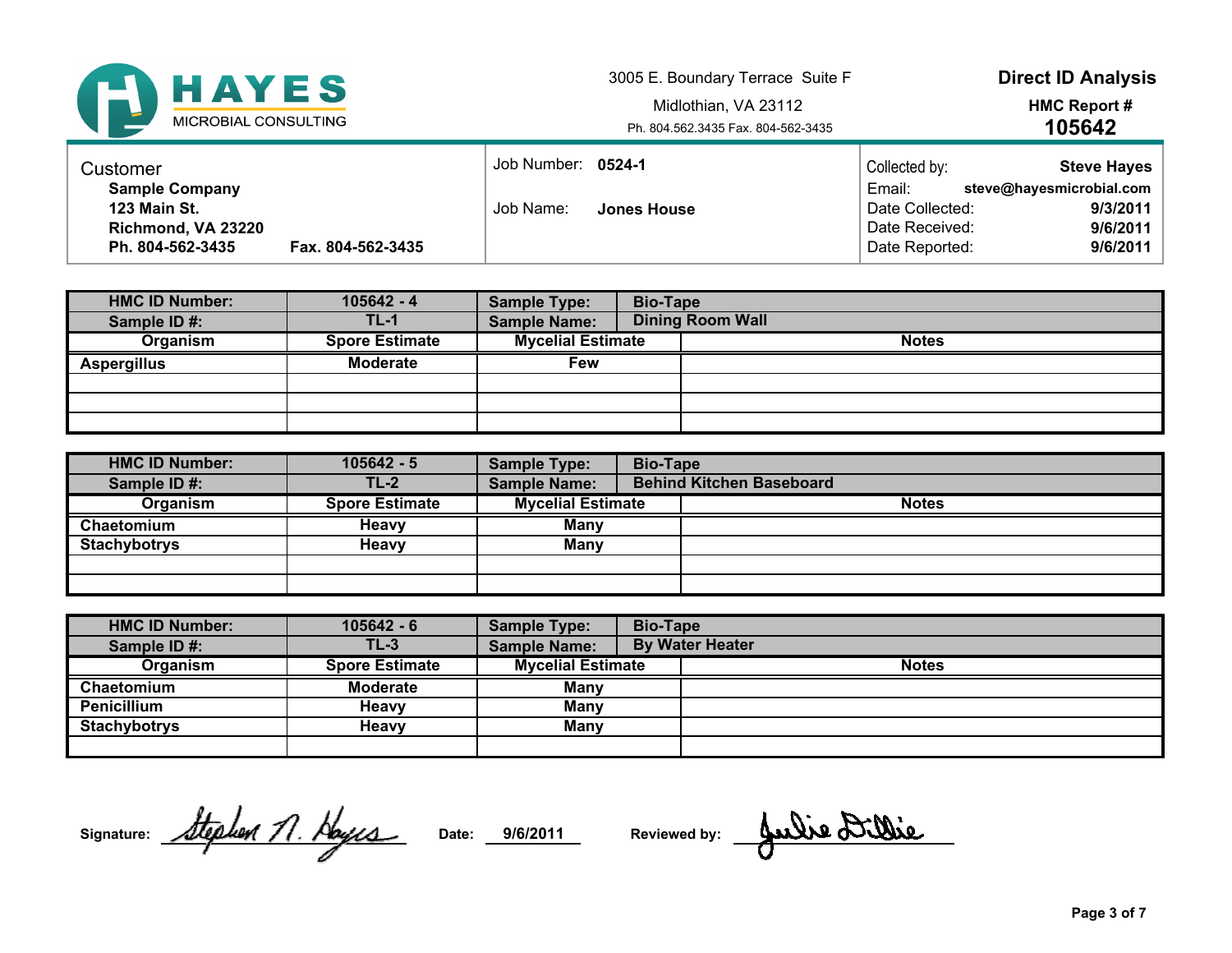

Midlothian, VA 23112

**Spore Trap Information**

Ph. 804.562.3435 Fax. 804-562-3435

| <b>Limit of Detection</b>                     | The Limit of Detection is the lowest number of spores that can be detected based on the total volume of the sample collected and the<br>percentage of the slide that is counted. At Hayes Microbial, 100% of the slide is read so the LOD is based solely on the total volume.<br>Raw spore counts that exceed 500 spores will be estimated.                                                                                                                                                                                                                                                                                                                                                                                                                                                                                                                                                             |  |  |  |
|-----------------------------------------------|----------------------------------------------------------------------------------------------------------------------------------------------------------------------------------------------------------------------------------------------------------------------------------------------------------------------------------------------------------------------------------------------------------------------------------------------------------------------------------------------------------------------------------------------------------------------------------------------------------------------------------------------------------------------------------------------------------------------------------------------------------------------------------------------------------------------------------------------------------------------------------------------------------|--|--|--|
| <b>Blanks</b>                                 | Results have not been corrected for field or laboratory blanks.                                                                                                                                                                                                                                                                                                                                                                                                                                                                                                                                                                                                                                                                                                                                                                                                                                          |  |  |  |
| <b>Background</b>                             | The Backgound is the amount of debris that is present in the sample. This debris consists of skin cells, dirt, dust, pollen, drywall dust<br>and other organic and nonorganic matter. As the background density increases, the likelyhood of spores, especially small spores such<br>as those of Aspergillus / Penicillium may be obscured. The background is rated on a scale of 1 to 4 and each level is determined as                                                                                                                                                                                                                                                                                                                                                                                                                                                                                 |  |  |  |
|                                               | ND : No background detected. (Pump or cassette malfunction) Recollect sample.<br>: Extremely light background. No spores will be uncountable.<br>: Very light background. Less than 1% of small spores may be uncountable.<br>$1+$<br>: Light background. Less than 3% of small spores may be uncountable.<br>: Moderate background. Less than 5% of small spores may be uncountable.<br>$2+$<br>: Moderate/Heavy background. 5% to 25% of small spores and less than 5% of large spores may be uncountable.<br>: Heavy background. More than 25% of small spores and more than 5% of large spores may be uncountable.<br>3+<br>: Sample unreadable. Recollect sample.                                                                                                                                                                                                                                   |  |  |  |
| <b>Fragments</b>                              | Fragments are small pieces of fungal mycelium or spores. They are not identifiable as to type and when present in very large numbers,<br>may indicate the presence of mold amplification.                                                                                                                                                                                                                                                                                                                                                                                                                                                                                                                                                                                                                                                                                                                |  |  |  |
| <b>Indoor / Outdoor</b><br><b>Comparisons</b> | There are no national standards for the numbers of fungal spores that may be present in the indoor environment. As a general rule and<br>guideline that is widely accepted in the indoor air quality field, the numbers and types of spores that are present in the indoor<br>environment should not exceed those that are present outdoors at any given time. There will always be some mold spores present in<br>"normal" indoor environments. The purpose of sampling and counting spores is to help determine whether an abnormal condition exists<br>within the indoor environment and if it does, to help pinpoint the area of contamination. Spore counts should not be used as the sole<br>determining factor of mold contamination. There are many factors that can cause anomalies in the comparison of indoor and outdoor<br>samples due to the dynamic nature of both of those environments. |  |  |  |
| <b>Water Damage Indicators</b>                | These molds are commonly seen in conditions of prolonged water intrusion and usually indicate a problem.                                                                                                                                                                                                                                                                                                                                                                                                                                                                                                                                                                                                                                                                                                                                                                                                 |  |  |  |
| <b>Common Allergens</b>                       | Although all molds are potential allegens, these are the most common allergens that may be found indoors.                                                                                                                                                                                                                                                                                                                                                                                                                                                                                                                                                                                                                                                                                                                                                                                                |  |  |  |
| Slightly Higher than Outside Air              | The spore count is slightly higher than the outside count and may or may not indicate a source of contamination.                                                                                                                                                                                                                                                                                                                                                                                                                                                                                                                                                                                                                                                                                                                                                                                         |  |  |  |
| Significantly Higher than Outside Air         | The spore count is significantly higher than the outdoor count and probably indicates a source of contamination.                                                                                                                                                                                                                                                                                                                                                                                                                                                                                                                                                                                                                                                                                                                                                                                         |  |  |  |
| <b>Ratio Abnormality</b>                      | The types of spores found indoors should be similar to the ones that were identified in the outdoor sample. Significant<br>increases (more than 25 or 30%) in the ratio of a particular spore type may indicate the presence of abnormal levels of mold,<br>even if the total number of spores of that type is lower in the indoor environment than it was outdoors.                                                                                                                                                                                                                                                                                                                                                                                                                                                                                                                                     |  |  |  |
| <b>Note</b>                                   | Fungi that are present in indoor samples at levels lower than 200 per cubic meter are considered insignificant. Insignificant spore<br>counts are not color coded on the report.                                                                                                                                                                                                                                                                                                                                                                                                                                                                                                                                                                                                                                                                                                                         |  |  |  |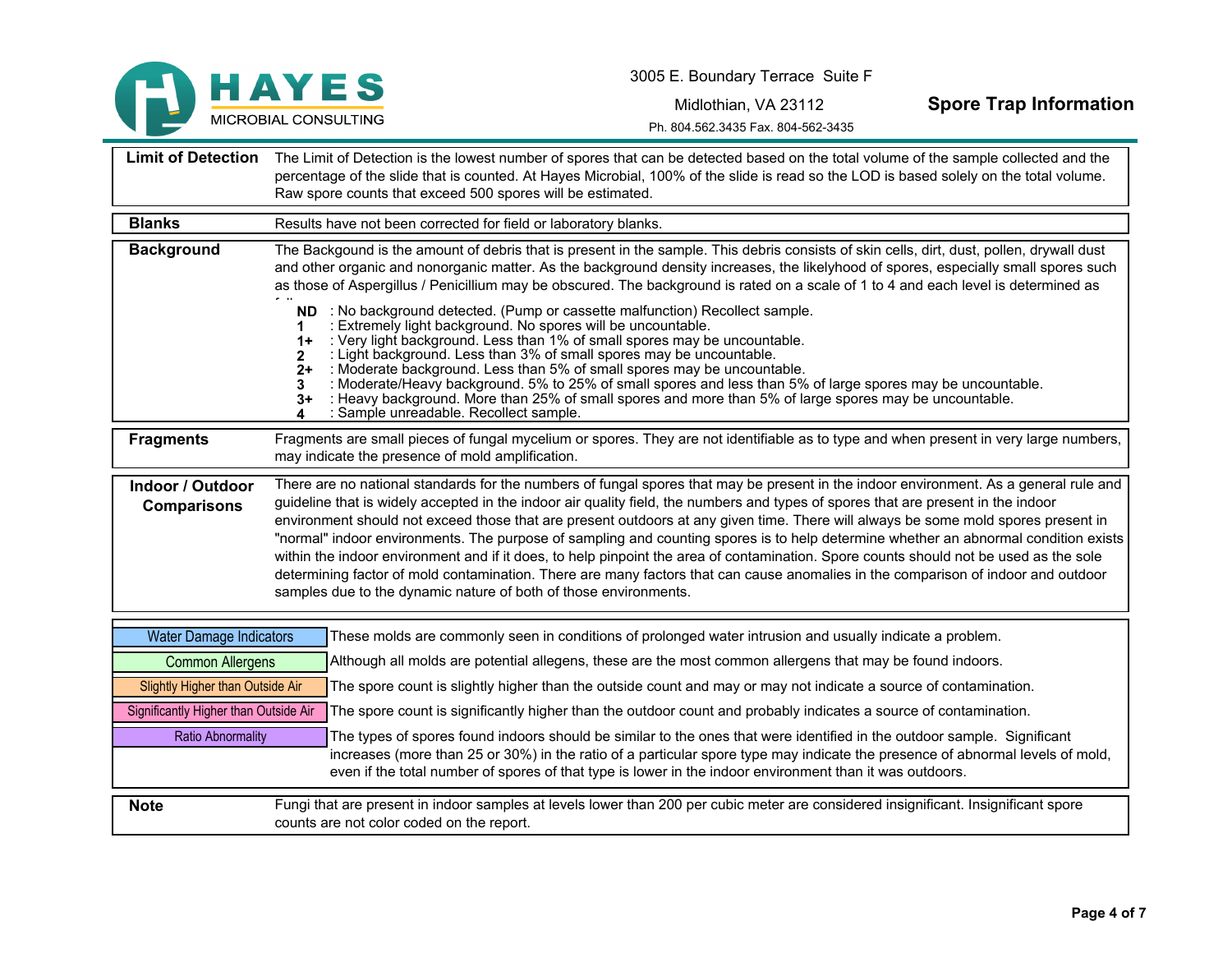

## **Additional Information for Direct Identification Analysis**

| <b>Spore Estimate</b> |                      |  |
|-----------------------|----------------------|--|
| <b>ND</b>             | <b>None Detected</b> |  |
| Rare                  | <10 Spores           |  |
| Light                 | <b>10-100 Spores</b> |  |
| <b>Moderate</b>       | 100-1000 Spores      |  |
| Heavy                 | >1000 Spores         |  |

| <b>Mycelial Estimate</b> |                               |                                    |  |
|--------------------------|-------------------------------|------------------------------------|--|
| <b>ND</b>                | <b>None Detected</b>          | No active growth at site.          |  |
| Trace                    | Very small amount of mycelium | Probably no active growth at site. |  |
| Few                      | Some mycelium                 | Possible active growth at site.    |  |
| Many                     | Large amounts of mycelium     | Probable active growth at site.    |  |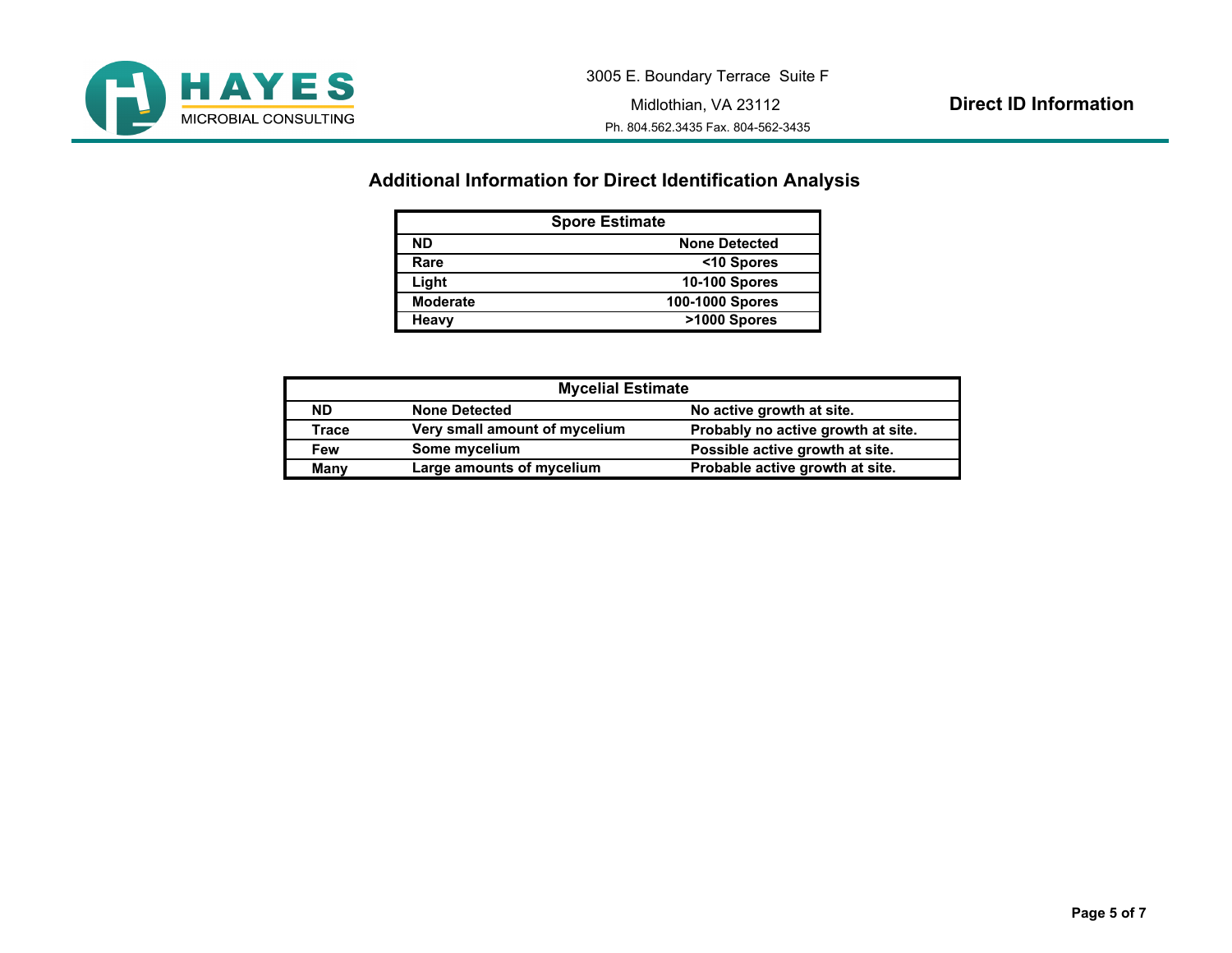

Midlothian, VA 23112

**Organism Descriptions**

Ph. 804.562.3435 Fax. 804-562-3435

| <b>Alternaria</b><br>Habitat:    | Commonly found outdoors in soil and decaying plants. Indoors it is commonly found on window sills and other horizontal surfaces.         |
|----------------------------------|------------------------------------------------------------------------------------------------------------------------------------------|
| <b>Health Effects:</b>           | A common allergen and has been associated with hypersensitivity pneumonitis. Alternaria is capable of producing toxic metabolites        |
|                                  | which may be associated with disease in humans or animals. Occasionally an agent of onychomycosis, ulcerated cutaneous infection         |
|                                  | and chronic sinusitis, principally in the immunocompromised patient.                                                                     |
| Habitat:<br><b>Ascospores</b>    | A large group consisting of more than 3000 species of fungi. Common plant pathogens and outdoor numbers become very high following       |
|                                  | rain. Most of the genera are indistinguishable by spore trap analysis and are combined on the report.                                    |
| <b>Health Effects:</b>           | Health affects are poorly studied, but many are likely to be allergenic.                                                                 |
| <b>Aspergillus</b><br>Habitat:   | One of the most common fungi isolated from the environment. Found in soil, decomposing plant material, and indoors on a wide variety     |
|                                  | of cellulose containing materials.                                                                                                       |
| <b>Health Effects:</b>           | Known to be allergenic and many species also produce mycotoxins and carcinogens. They are a common cause of extrinsic astma and          |
|                                  | hypersensivity pneumonitis. Many species are opportunistic pathogens and are known to cause sinus lesions, ear infections, respiratory   |
|                                  | infections, and invasive systemic disease.                                                                                               |
| Aspergillus /<br>Habitat:        | The most common fungi isolated from the environment. Very common in soil and on decaying plant material. Are able to grow well           |
| Penicillium                      | indoors on a wide variety of substrates.                                                                                                 |
| <b>Health Effects:</b>           | This group contains common allergens and many can cause hypersensitivity pneumonitis. They may cause extrinsic asthma, and many          |
|                                  | are opportunistic pathogens. Many species produce mycotoxins which may be associated with disease in humans and other animals.           |
|                                  | Toxin production is dependent on the species and on the food source for the fungus. Some of these toxins have been found to be           |
|                                  | carcinogenic.                                                                                                                            |
| <b>Basidiospores</b><br>Habitat: | A common group of Fungi that includes the mushrooms and bracket fungi. They are saprophytes and plant pathogens. In wet conditions       |
|                                  | they can cause structural damage to buildings.                                                                                           |
| <b>Health Effects:</b>           | Common allergens and are also associated with hypersensitivity pneumonitis.                                                              |
| Chaetomium<br>Habitat:           | Ascomycete fungus, commonly isolated from soil and decaying plant materials. It is cellulolytic and grows well indoors on damp           |
|                                  | sheetrock and other paper substrates. It is often found growing with Stachybotrys.                                                       |
| <b>Health Effects:</b>           | It is reported to be allergenic and may produce toxins.                                                                                  |
| Cladosporium<br>Habitat:         | One of the most common genera worldwide. Found in soil and plant debris and on the leaf surfaces of living plants. The outdoor           |
|                                  | numbers are lower in the winter and often relatively high in the summer, especially in high humidity. The outdoor numbers often spike in |
|                                  | the late afternoon and evening. Indoors, it can be found growing on textiles, wood, sheetrock, moist window sills and in HVAC supply     |
|                                  | ducts.                                                                                                                                   |
| <b>Health Effects:</b>           | A common allergen, producing more than 10 allergenic antigens and a common cause of hypersensitivity pneumonitis.                        |
| <b>Myxomycetes</b><br>Habitat:   | Found on decaying plant material and as a plant pathogen.                                                                                |
| <b>Health Effects:</b>           | Some allergenic properties reported, but generally pose no health concerns to humans.                                                    |